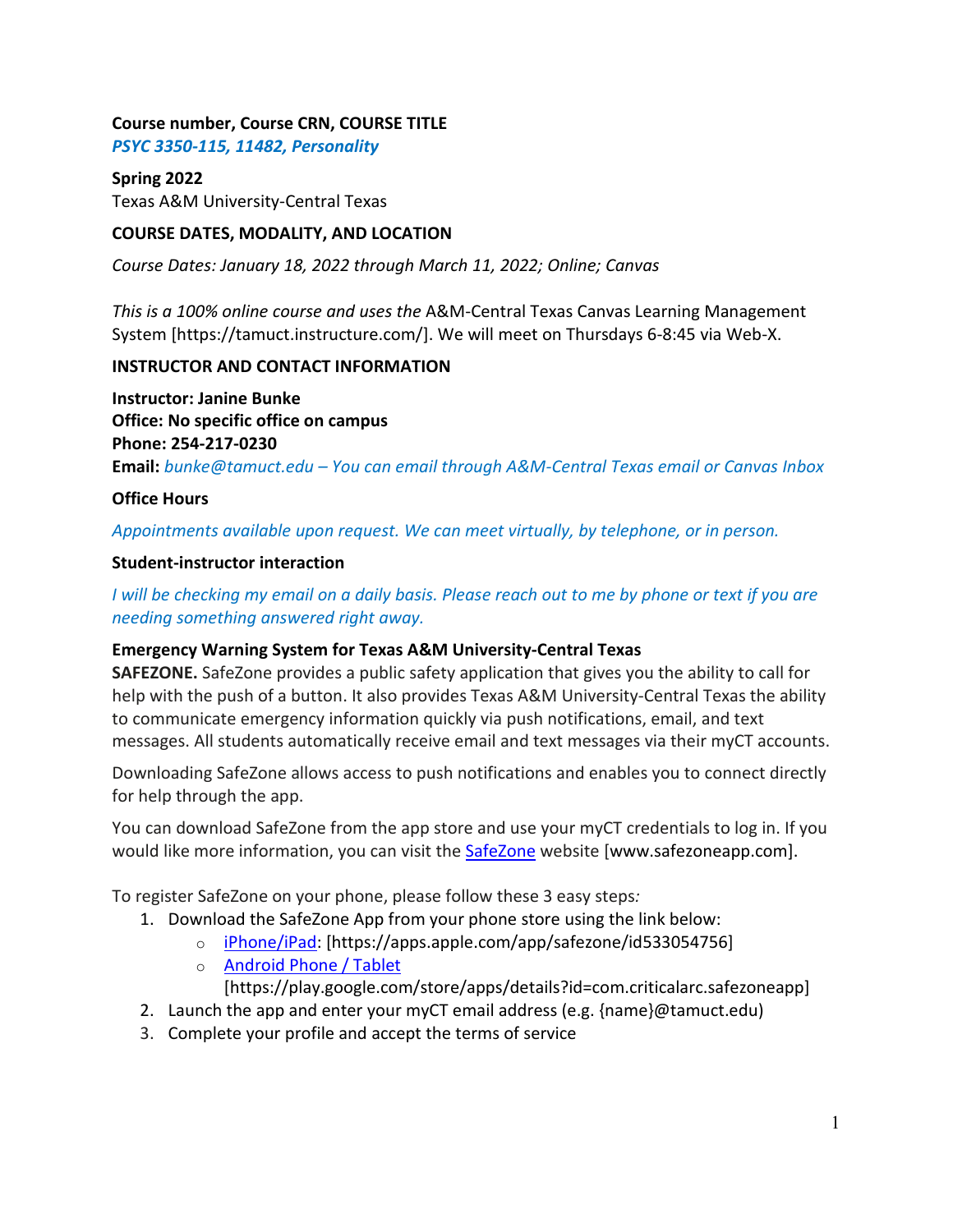#### **COURSE INFORMATION**

#### **Course Overview and description**

An introduction to personality, the unique and relatively stable patterns of behavior, thoughts, and feelings that make individual human beings. The different theoretical approaches - psychodynamic, cognitive, behavioral, humanistic, and existential - will be covered and will be related to personality and personality development. Prerequisite(s): PSYC [2301](http://catalog.tamuct.edu/search/?P=PSYC%202301) and [PSYK](http://catalog.tamuct.edu/search/?P=PSYK%20309) 309 or approval

### **Course Objective or Goal Student Learning Outcomes**

- a. *Demonstrate factual knowledge (terminology, classifications, methods, trends).* Students will read, write, discuss, and respond to content-specific information regarding personality from the textbook and peer-reviewed articles. Assessments in which students will demonstrate this objective are chapter quizzes, weekly discussion responses and replies, and periodic exams.
- b. *Demonstrate knowledge of fundamental principles, generalizations, or theories*. Students will read, write, discuss, and respond to information regarding the theories and basic principles associated with each major explanation in personality psychology including articulating how an individual's behavior can be understood from each perspective and the factors that influence the expression of personality. Assessments in which students will demonstrate this objective are chapter quizzes, weekly discussion responses and replies, periodic exams, article reviews, and the final paper.
- c. *Apply course material (to improve thinking, problem solving, and decisions)*. Students will select topics from the textbook to discuss as they relate directly to one's own life and decision making. Assessments in which students will demonstrate this objective are weekly discussions and replies. Students will apply and extend their depth of knowledge from the course text by locating, retrieving, reading, and summarizing peer-reviewed research in a theory of personality. Assessments in which students will demonstrate this objective are article reviews and the final paper.
- d. *Analyze and begin to critically evaluate ideas, arguments, and points of view*. Students will read and summarize peer-reviewed articles that support one theory of personality and explain in writing how well the articles support the theory. The assessment in which students will demonstrate this objective is the final.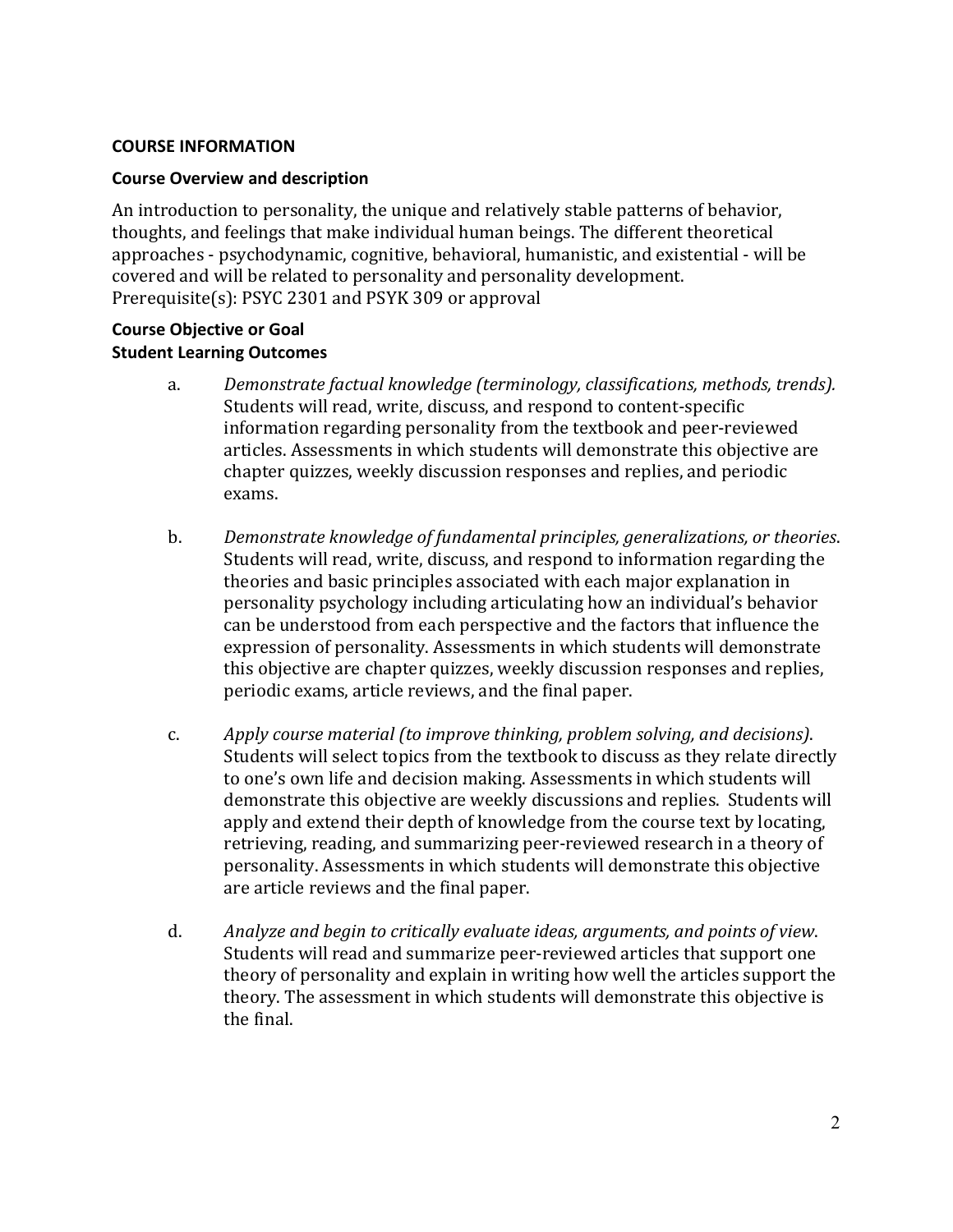#### **Required Reading and Textbook(s)**

American Psychological Association. (2020). *Publication manual of the American psychological association* (7th ed.). Washington, DC: Author. ISBN: 9781433832161

**This book is optional, but students will be expected to follow APA guidelines in their writing.**

Burger, J. M. (2019). Personality (10<sup>th</sup> ed.) Belmont, CA: Thompson. ISBN: 9781337559010

#### **COURSE REQUIREMENTS**

Course Requirements: (include point values for each- not just a percentage) **Structure/late submissions/Attendance**

This course will be a 100% online course using the Canvas system. Canvas will also be used to upload your course work. Course materials, and additional assignments. Students are to adhere to deadlines for submission of assignments as stated in each assignment description or syllabus. **There is no tolerance for late submissions students must work within deadlines.** All online work submitted for class MUST be submitted through the Assignment links on Canvas; no work submitted by email will be accepted unless arranged with me beforehand. Class will include, class discussions, in-class participation via Web-X, journal article reviews, and exams. Participation in class is a priority. Waiting until just before an assignment is due to complete, one may find himself/herself missing the deadline. This course is an online course and making sure that you have all of the information is very important to being successful in this course.

*Weekly Discussion Forum Responses and Replies (10.5% of Overall Course Grade).* Weekly discussions allow students to select and integrate course content in ways that are meaningful to them. Students are required to submit one discussion each week on concepts (i.e., theories, topics, constructs) and one (1) reply to discussions made by classmates. I have not posted a minimum amount of words for either the discussion or the response, however I am expecting substantial work in these area. **No credit will be awarded for quoted (or plagiarized) content. ALL** 

**content should be written in the student's own words.** The specific content in each submission will vary weekly. Each discussion and (1) reply will be worth a total of 10 points each week for a total of 80 points.

*Participation (10.5% of Overall Course Grade). It is expected for students to read the chapter that is being discussed prior to class that week. Participation points will be awarded for students who are active in the class discussions in person.* 

*Article Reviews (13.2% of Overall Course Grade).* Summaries of four peerreviewed articles will be due periodically during the course. All summaries must be written in APA style. **ALL content should be written in the student's own words.** If students have content that is identical to another work, students will not be credited for the assignment.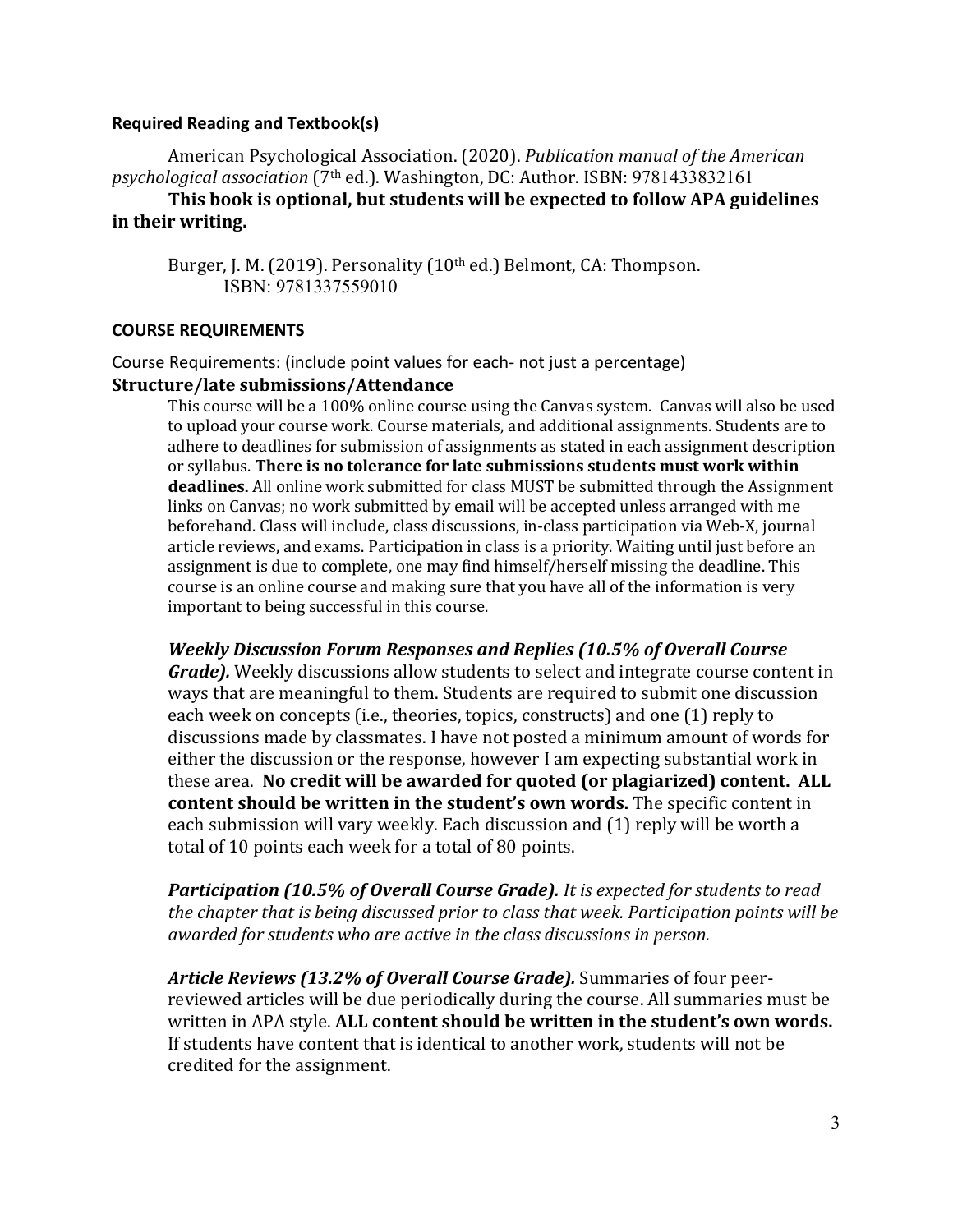*Periodic Exams (52.6% of Overall Course Grade).* Four exams consisting of multiple-choice items will be scheduled throughout the semester (see Course Calendar for dates). These exams will cover content from the assigned readings and discussions listed in the Course Calendar. All exams must be completed independently with no assistance from others.

*Final Paper (13.2% of Overall Course Grade). Near the end of the semester, a research review paper is due that integrates five peer-reviewed articles explaining in detail one theory of personality. The final paper will require students to summarize and integrate the five research articles into one coherent narrative describing the specific theory, and students should explain how well each article supports the theory. The paper should also include information from the course.*

|                                |       | Points | Points | % of Overall |
|--------------------------------|-------|--------|--------|--------------|
| <b>Graded Assignments</b>      | # Due | Each   | Total  | Grade        |
| Discussion Responses & Replies | 8     | 10     | 80     | 10.5%        |
| Participation                  | 8     | 10     | 80     | 10.5%        |
| <b>Article Reviews</b>         | 4     | 25     | 100    | 13.2%        |
| Periodic Exams                 | 4     | 100    | 400    | 52.6%        |
| <b>Final Paper</b>             |       | 100    | 100    | 13.2%        |
|                                |       |        | 760    | 100%         |
|                                |       |        |        |              |

#### **Grading Criteria Rubric and Conversion**

### **Posting of Grades**

*Grades will be posted weekly in the Canvas Gradebook. Work that is submitted early will potentially be graded early.*

### **Grading Policies**

# *Late work is not accepted without prior approval from the instructor. Please let me know if you have questions.*

### **COURSE OUTLINE AND CALENDAR**

#### **Complete Course Calendar**

| Week | Module                                                                                 | <b>Instructional Activities</b>                                                                                                                                                                   | <b>Assignments Due</b>                                                                                                     |
|------|----------------------------------------------------------------------------------------|---------------------------------------------------------------------------------------------------------------------------------------------------------------------------------------------------|----------------------------------------------------------------------------------------------------------------------------|
|      | <b>Getting Started</b><br>(Complete)<br>before the<br>semester begins if<br>possible.) | Check computer compatibility on<br>Canvas<br>Establish library access from home<br>Create a quiet study environment<br>Resolve all computer difficulties<br>Find 2 'back-up' computers w/internet | All assignments are<br>due by Sunday 11:59<br>pm--with the exception<br>of the last week's<br>deadlines being<br>different |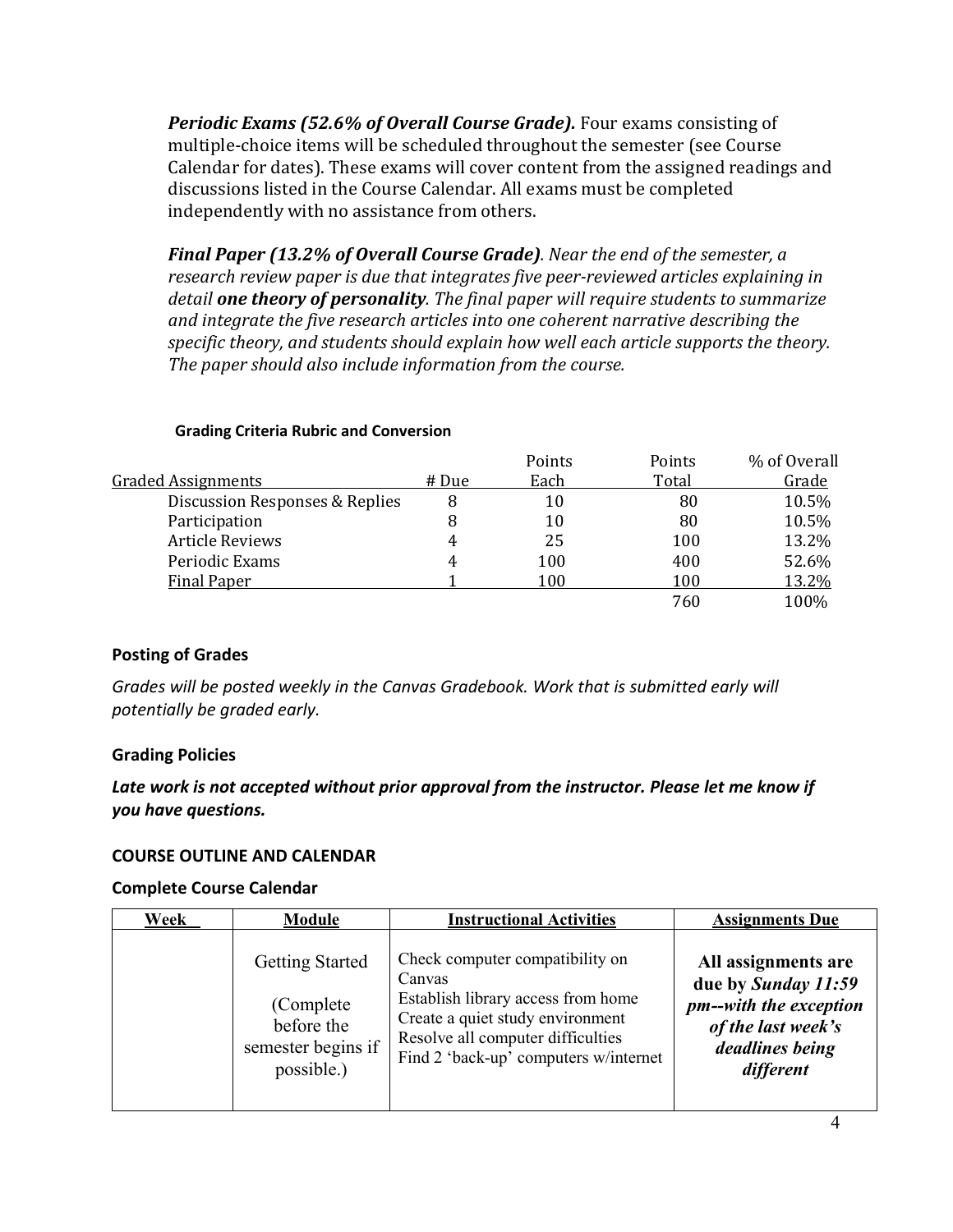| Week 1<br>January 17,<br>2022 | What is<br>Personality?<br>Personality<br><b>Research Methods</b>            | Read Burger Chapter 1<br>Discussion 1-1 due: 1-20-22 (Thurs)<br>Response 1-1 due: 1-21-22 (Friday)<br>Read Burger Chapter 2<br>Discussion1-2 due: 1-21-22 (Friday)<br>Response 1-2 due: 1-22-22 (Saturday) | Discussions & Responses                                                                                    |
|-------------------------------|------------------------------------------------------------------------------|------------------------------------------------------------------------------------------------------------------------------------------------------------------------------------------------------------|------------------------------------------------------------------------------------------------------------|
| Week 2                        | The                                                                          | Read Burger Chapter 3                                                                                                                                                                                      | Discussion & Response                                                                                      |
| January 24,<br>2022           | Psychoanalytic<br>Approach:<br>Freudian Theory                               | Discussion 2-1 due 1-27-22 (Thurs)<br>Response 2-1 due 1-28-22 (Friday)                                                                                                                                    |                                                                                                            |
|                               | The Freudian<br>Approach:<br><b>Relevant Research</b>                        | Read Burger Chapter 4<br>Discussion 2-2 due 1-28-22 Friday<br>Response 2-2 due 1-29-22<br>Saturday                                                                                                         | <b>Exam 1 (due by Sunday,</b><br>January 30th by<br>$11:59$ pm)                                            |
| Week 3<br>January 31,<br>2022 | The<br>Psychoanalytic<br>Approach: Neo-<br>Freudian<br>Theories:<br>Research | Read Chapter 5<br>Discussion due 2-4-22 (Friday)<br>Response due 2-5-22 (Saturday)                                                                                                                         | Discussion & Response<br><b>Article Review 1 (due</b><br>Sunday, February 6th by<br>$11:59$ pm             |
|                               | The Neo-Freudian<br>Theories:<br>Relevant                                    | Read Chapter 6<br>Discussion due 2-5-22 (Saturday)<br>Response due 2-6-22 (Sunday)                                                                                                                         | Discussion & Response<br><b>Article Review 2 (due</b><br>Sunday, February 6 <sup>th</sup> by<br>$11:59$ pm |
| Week 4<br>February 7,<br>2022 | The Trait<br>Approach:<br>Theory,<br>Application, &<br>Assessment            | Chapter 7<br>Discussion due 2-11-22 (Friday)<br>Response due 2-12-22 (Saturday)                                                                                                                            | Discussion & Response                                                                                      |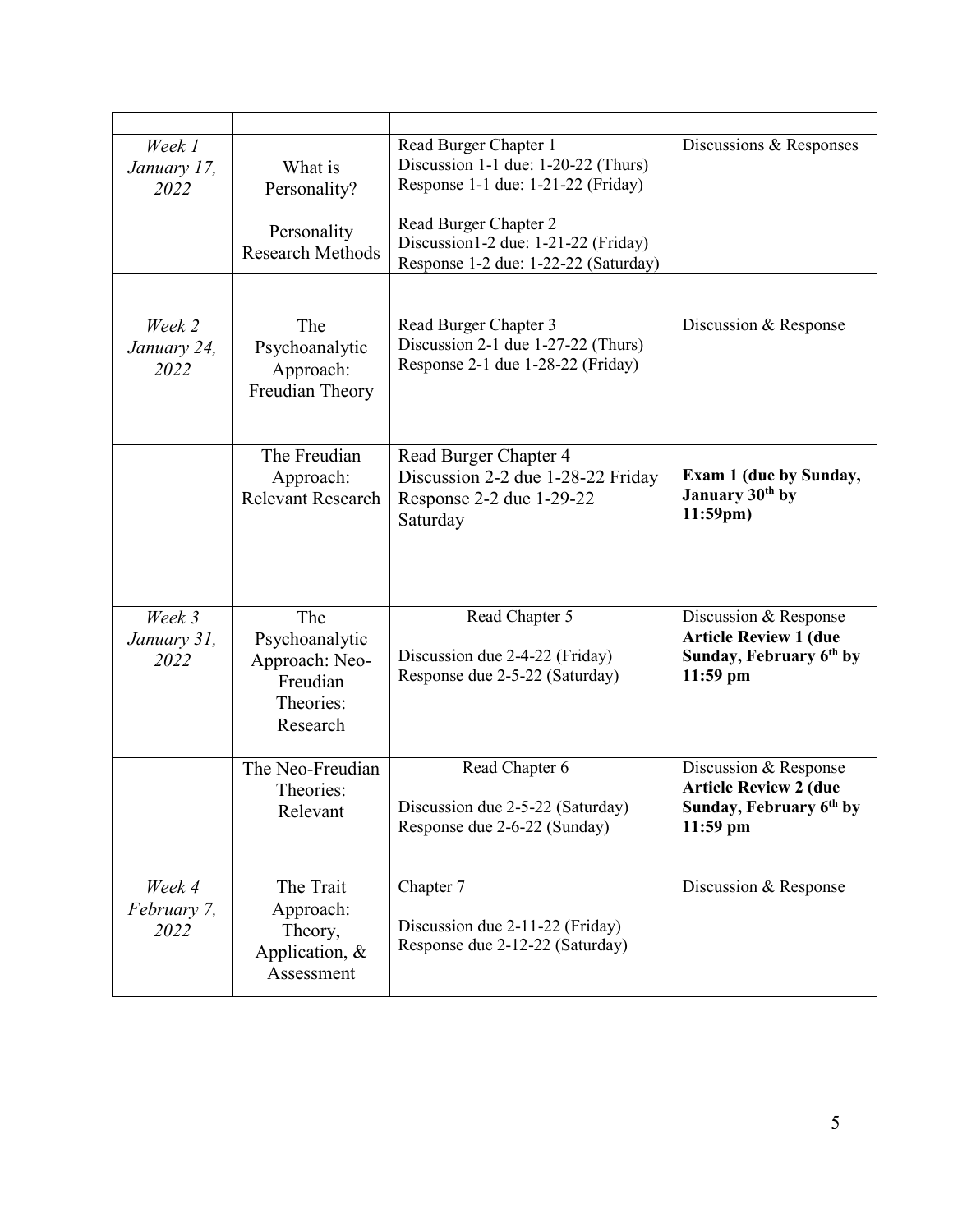|                                | The Trait<br>Approach:<br><b>Relevant Research</b>                                           | Read Chapter 8<br>Discussion due 2-12-22 (Saturday)<br>Response due 2-13-22 (Sunday) | Discussion & Response<br><b>Exam 2-Due 2-13-22</b><br>11:59pm             |
|--------------------------------|----------------------------------------------------------------------------------------------|--------------------------------------------------------------------------------------|---------------------------------------------------------------------------|
| Week 5<br>February 14,<br>2022 | The Biological<br>Approach:<br>Theory,<br>Application, &<br>Assessment                       | Read Chapter 9<br>Discussion due 2-18-22 (Friday)<br>Response due 2-19-22 (Saturday) | Discussion & Response                                                     |
|                                | The Biological<br>Approach:<br><b>Relevant Research</b>                                      | Chapter 10<br>Discussion due 2-19-22 (Saturday)<br>Response due 2-20-22 (Sunday)     | Discussion & Response<br><b>Article Review 3 (Due</b><br>2-20-21 11:59pm) |
| Week 6<br>February 21,<br>2022 | The<br>Humanistic<br>Approach:<br>Theory,<br>Application, &<br>Assessment                    | Chapter 11<br>Discussion due 2-25-22 (Friday)<br>Response due 2-26-22 (Saturday)     | Discussion & Response                                                     |
|                                | The Humanistic<br>Approach:<br>Relevant Research                                             | Chapter 12<br>Discussion due 2-26-22 (Saturday)<br>Response due 2-27-22 (Sunday)     | Discussion & Response<br><b>Exam 3-Due 2-27-22</b><br>$11:59$ pm          |
| Week 7<br>February 28,<br>2022 | The<br>Behavioral/Social<br>Learning<br>Approach:<br>Theory,<br>Application, &<br>Assessment | Chapter 13<br>Discussion due 3-4-22 (Friday)<br>Response due 3-5-22 (Saturday)       | Discussion & Response<br>Papers due by Sunday,<br>March 6, 2022 11:59pm.  |
|                                | The<br>Behavioral/Social<br>Learning Approach:<br><b>Relevant Research</b>                   | Chapter 14<br>Discussion due 3-5-22 (Saturday)<br>Response due 3-6-22 (Sunday)       | Discussion & Response<br><b>Article Review 4 (Due</b><br>3-6-22 11:59pm)  |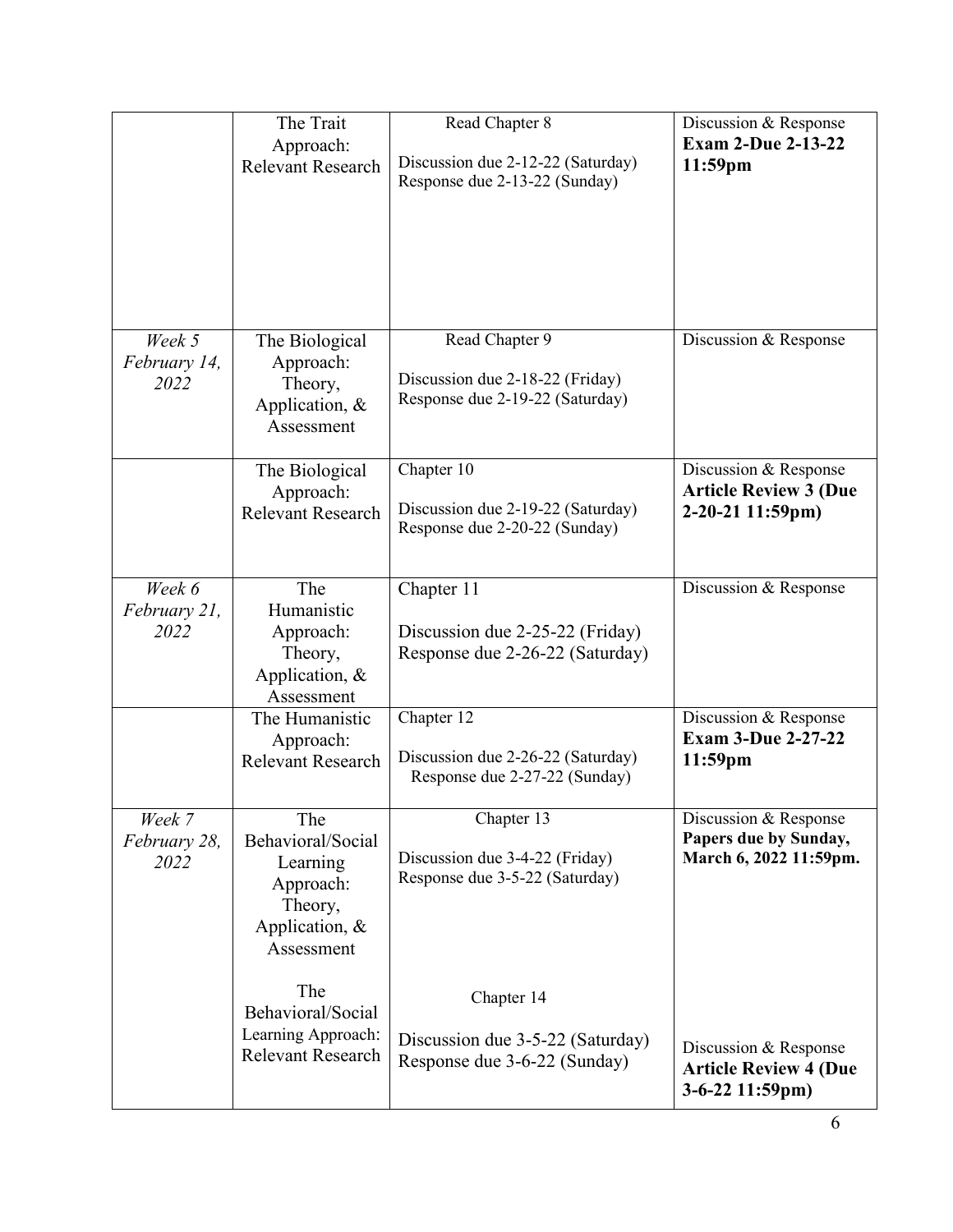| Week 8   | The Cognitive            | Chapter 15                                                  | Discussion & Response  |
|----------|--------------------------|-------------------------------------------------------------|------------------------|
| March 7, | Approach: Theory,        |                                                             |                        |
| 2022     | Application, &           | Discussion due 3-8-22 (Tuesday)                             |                        |
|          | Assessment               | Response due 3-9-22 (Wednesday)                             |                        |
|          | The Cognitive            | Chapter 16                                                  | Discussion & Response  |
|          | Approach:                |                                                             | Exam $4 - Due 3-10-22$ |
|          | <b>Relevant Research</b> | Discussion due 3-9-22 (Wed)<br>Response due 3-10-22 (Thurs) | by $11:59$ pm          |

### **Important University Dates**

*http://catalog.tamuct.edu/undergraduate\_catalog/generalinformation/academic20calendars20and20final20exam20schedule/*

### **TECHNOLOGY REQUIREMENTS AND SUPPORT**

### **Technology Requirements**

This course will use the A&M-Central Texas Instructure Canvas learning management system. **We strongly recommend the latest versions of Chrome or Firefox browsers. Canvas no longer supports any version of Internet Explorer.**

Logon to A&M-Central Texas Canvas [https://tamuct.instructure.com/] or access Canvas through the TAMUCT Online link in myCT [https://tamuct.onecampus.com/]. You will log in through our Microsoft portal.

Username: Your MyCT email address. Password: Your MyCT password

# **Canvas Support**

Use the Canvas Help link, located at the bottom of the left-hand menu, for issues with Canvas. You can select "Chat with Canvas Support," submit a support request through "Report a Problem," or call the Canvas support line: 1-844-757-0953.

For issues related to course content and requirements, contact your instructor.

### **Online Proctored Testing**

A&M-Central Texas uses Proctorio for online identity verification and proctored testing. This service is provided at no direct cost to students. If the course requires identity verification or proctored testing, the technology requirements are: Any computer meeting the minimum computing requirements, plus web camera, speaker, and microphone (or headset). Proctorio also requires the Chrome web browser with their custom plug in.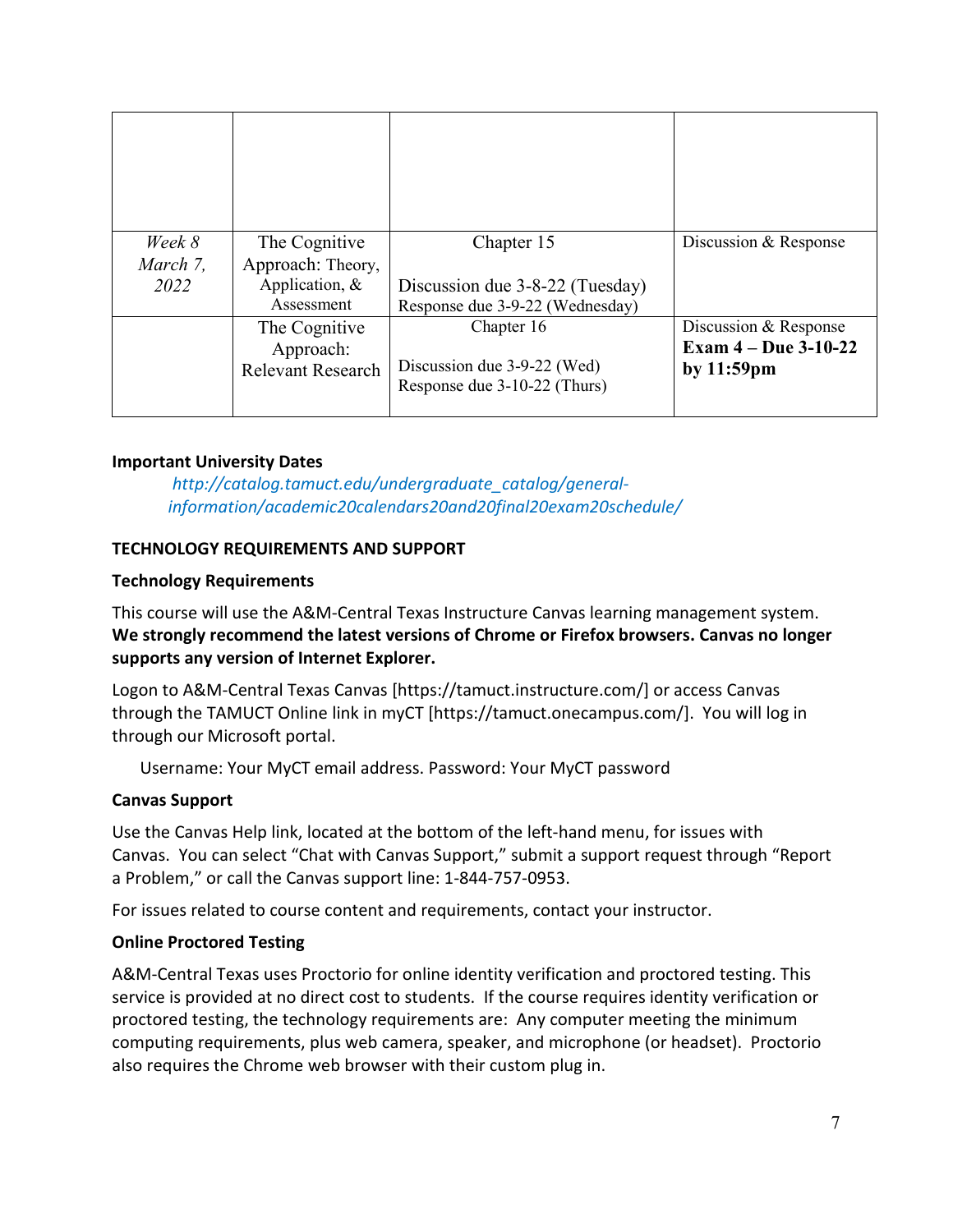## **Other Technology Support**

For log-in problems, students should contact Help Desk Central, 24 hours a day, 7 days a week

Email: [helpdesk@tamu.edu](mailto:helpdesk@tamu.edu) Phone: (254) 519-5466 [Web Chat:](http://hdc.tamu.edu/) [http://hdc.tamu.edu] *Please let the support technician know you are an A&M-Central Texas student.*

# **UNIVERSITY RESOURCES, PROCEDURES, AND GUIDELINES**

### **Drop Policy**

If you discover that you need to drop this class, you must complete the **Drop Request** Dynamic Form through Warrior Web.

[https://dynamicforms.ngwebsolutions.com/casAuthentication.ashx?InstID=eaed95b9-f2be-45f3-a37d-

46928168bc10&targetUrl=https%3A%2F%2Fdynamicforms.ngwebsolutions.com%2FSubmit%2F Form%2FStart%2F53b8369e-0502-4f36-be43-f02a4202f612].

Faculty cannot drop students; this is always the responsibility of the student. The Registrar's Office will provide a deadline on the Academic Calendar for which the form must be completed. Once you submit the completed form to the Registrar's Office, you must go into Warrior Web and confirm that you are no longer enrolled. If you still show as enrolled, FOLLOW-UP with the Registrar's Office immediately. You are to attend class until the procedure is complete to avoid penalty for absence. Should you miss the drop deadline or fail to follow the procedure, you will receive an F in the course, which may affect your financial aid and/or VA educational benefits.

# **Academic Integrity**

Texas A&M University-Central Texas values the integrity of the academic enterprise and strives for the highest standards of academic conduct. A&M-Central Texas expects its students, faculty, and staff to support the adherence to high standards of personal and scholarly conduct to preserve the honor and integrity of the creative community. Any deviation by students from this expectation may result in a failing grade for the assignment and potentially a failing grade for the course. All academic misconduct concerns will be referred to the Office of Student Conduct. When in doubt on collaboration, citation, or any issue, please contact your instructor before taking a course of action.

For more [information](https://nam04.safelinks.protection.outlook.com/?url=https%3A%2F%2Fwww.tamuct.edu%2Fstudent-affairs%2Fstudent-conduct.html&data=04%7C01%7Clisa.bunkowski%40tamuct.edu%7Ccfb6e486f24745f53e1a08d910055cb2%7C9eed4e3000f744849ff193ad8005acec%7C0%7C0%7C637558437485252160%7CUnknown%7CTWFpbGZsb3d8eyJWIjoiMC4wLjAwMDAiLCJQIjoiV2luMzIiLCJBTiI6Ik1haWwiLCJXVCI6Mn0%3D%7C1000&sdata=yjftDEVHvLX%2FhM%2FcFU0B99krV1RgEWR%2BJ%2BhvtoR6TYk%3D&reserved=0) regarding the Student Conduct process, [https://www.tamuct.edu/student-affairs/student-conduct.html].

If you know of potential honor violations by other students, you may [submit](https://nam04.safelinks.protection.outlook.com/?url=https%3A%2F%2Fcm.maxient.com%2Freportingform.php%3FTAMUCentralTexas%26layout_id%3D0&data=04%7C01%7Clisa.bunkowski%40tamuct.edu%7Ccfb6e486f24745f53e1a08d910055cb2%7C9eed4e3000f744849ff193ad8005acec%7C0%7C0%7C637558437485262157%7CUnknown%7CTWFpbGZsb3d8eyJWIjoiMC4wLjAwMDAiLCJQIjoiV2luMzIiLCJBTiI6Ik1haWwiLCJXVCI6Mn0%3D%7C1000&sdata=CXGkOa6uPDPX1IMZ87z3aZDq2n91xfHKu4MMS43Ejjk%3D&reserved=0) a report, [https://cm.maxient.com/reportingform.php?TAMUCentralTexas&layout\_id=0].

# **Academic Accommodations**

At Texas A&M University-Central Texas, we value an inclusive learning environment where every student has an equal chance to succeed and has the right to a barrier-free education. The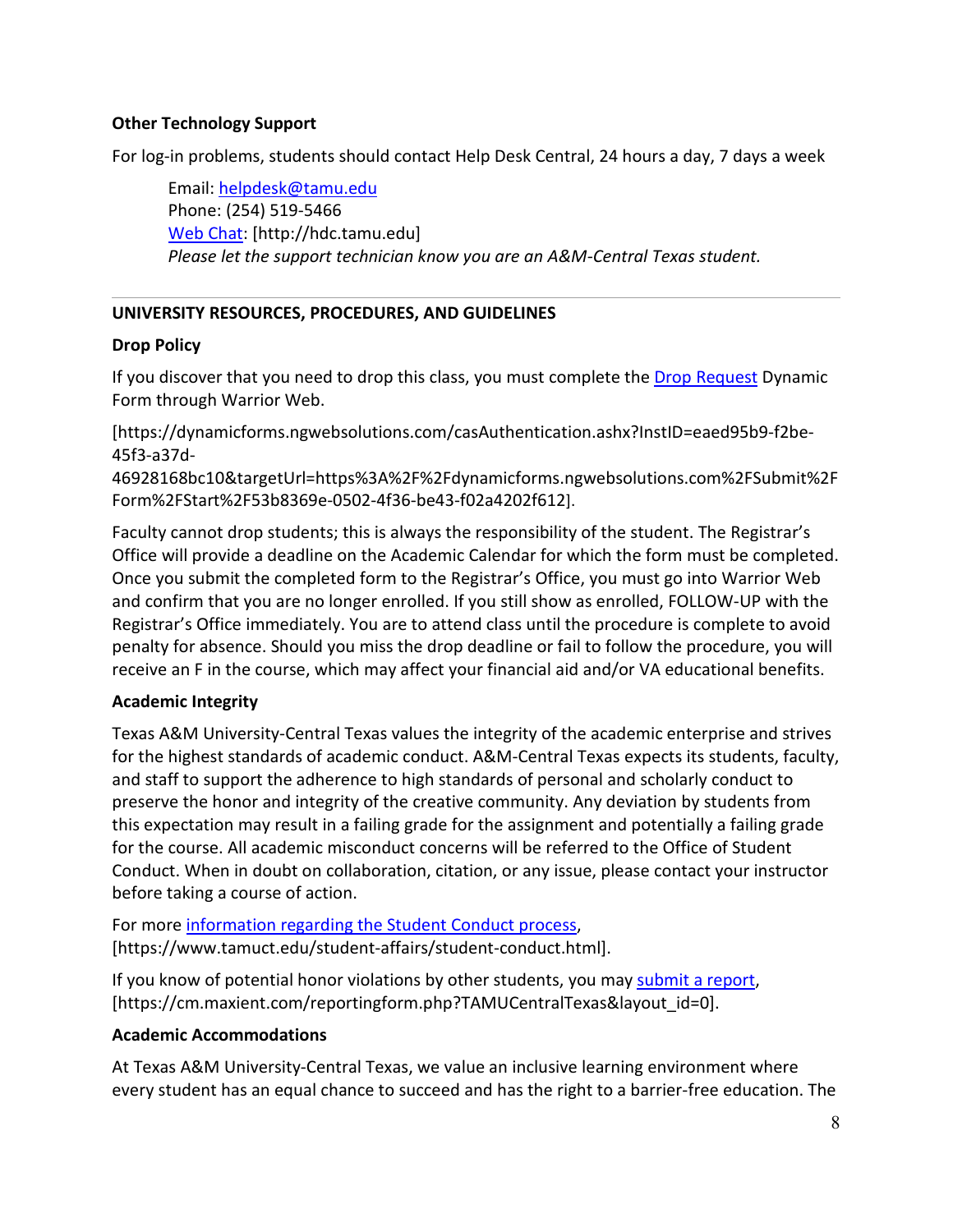Warrior Center for Student Success, Equity and Inclusion is responsible for ensuring that students with a disability receive equal access to the university's programs, services and activities. If you believe you have a disability requiring reasonable accommodations, please contact the Office of Access and Inclusion, WH-212; or call (254) 501-5836. Any information you provide is private and confidential and will be treated as such.

For more information, please visit our **Access & Inclusion** Canvas page (log-in required) [https://tamuct.instructure.com/courses/717]

# **Important information for Pregnant and/or Parenting Students**

Texas A&M University-Central Texas supports students who are pregnant and/or parenting. In accordance with requirements of Title IX and related guidance from US Department of Education's Office of Civil Rights, the Dean of Student Affairs' Office can assist students who are pregnant and/or parenting in seeking accommodations related to pregnancy and/or parenting. Students should seek out assistance as early in the pregnancy as possible. For more information, please visit [Student Affairs](https://www.tamuct.edu/student-affairs/pregnant-and-parenting-students.html) [https://www.tamuct.edu/student-affairs/pregnantand-parenting-students.html]. Students may also contact the institution's Title IX Coordinator. If you would like to read more about thes[e requirements and guidelines](http://www2.ed.gov/about/offices/list/ocr/docs/pregnancy.pdf) online, please visit the website [http://www2.ed.gov/about/offices/list/ocr/docs/pregnancy.pdf].

Title IX of the Education Amendments Act of 1972 prohibits discrimination on the basis of sex and gender–including pregnancy, parenting, and all related conditions. A&M-Central Texas is able to provide flexible and individualized reasonable accommodation to pregnant and parenting students. All pregnant and parenting students should contact the Associate Dean in the Division of Student Affairs at (254) 501-5909 to seek out assistance. Students may also contact the University's Title IX Coordinator.

# **Tutoring**

Tutoring is available to all A&M-Central Texas students, both virtually and in-person. Student success coaching is available online upon request.

If you have a question, are interested in becoming a tutor, or in need of success coaching contact the Warrior Center for Student Success, Equity and Inclusion at (254) 501-5836, visit the Warrior Center at 212 Warrior Hall, or by emailing [WarriorCenter@tamuct.edu.](mailto:WarriorCenter@tamuct.edu)

To schedule tutoring sessions and view tutor availability, please visit Tutor [Matching](https://nam04.safelinks.protection.outlook.com/?url=http%3A%2F%2Fwww.tutormatchingservices.com%2FTAMUCT&data=04%7C01%7Clisa.bunkowski%40tamuct.edu%7C886784139069461670c308d9aa01f55e%7C9eed4e3000f744849ff193ad8005acec%7C0%7C0%7C637727747643427346%7CUnknown%7CTWFpbGZsb3d8eyJWIjoiMC4wLjAwMDAiLCJQIjoiV2luMzIiLCJBTiI6Ik1haWwiLCJXVCI6Mn0%3D%7C3000&sdata=D%2F8HN2bUT1lLPfs5qSqKYlwh8a7pZVy7isM2gppluQE%3D&reserved=0) [Services](https://nam04.safelinks.protection.outlook.com/?url=http%3A%2F%2Fwww.tutormatchingservices.com%2FTAMUCT&data=04%7C01%7Clisa.bunkowski%40tamuct.edu%7C886784139069461670c308d9aa01f55e%7C9eed4e3000f744849ff193ad8005acec%7C0%7C0%7C637727747643427346%7CUnknown%7CTWFpbGZsb3d8eyJWIjoiMC4wLjAwMDAiLCJQIjoiV2luMzIiLCJBTiI6Ik1haWwiLCJXVCI6Mn0%3D%7C3000&sdata=D%2F8HN2bUT1lLPfs5qSqKYlwh8a7pZVy7isM2gppluQE%3D&reserved=0) [https://tutormatchingservice.com/TAMUCT] or visit the Tutoring Center in 111 Warrior Hall.

Chat live with a remote tutor 24/7 for almost any subject from on your computer! Tutor.com is an online tutoring platform that enables A&M-Central Texas students to log in and receive online tutoring support at no additional cost. This tool provides tutoring in over 40 subject areas except writing support. Access Tutor.com through Canvas.

# **University Writing Center**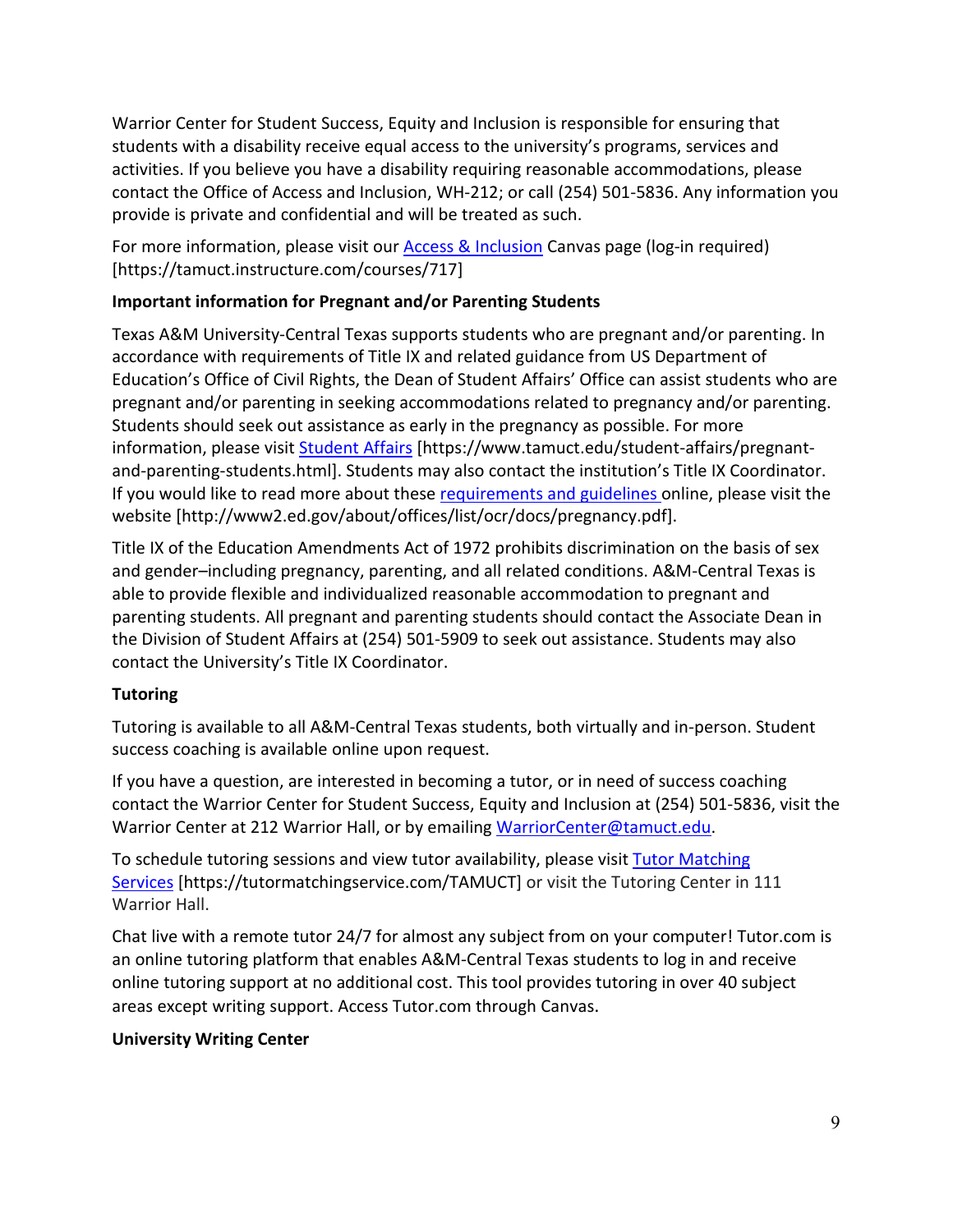University Writing Center: Located in Warrior Hall 416, the University Writing Center (UWC) at Texas A&M University–Central Texas (A&M–Central Texas) is a free service open to all A&M– Central Texas students. For the Spring 2022 semester, the hours of operation are from 10:00 a.m.-5:00 p.m. Monday thru Thursday in Warrior Hall 416 (with online tutoring available every hour as well) with satellite hours available online only Monday thru Thursday from 6:00-9:00 p.m. and Saturday 12:00-3:00 p.m.

Tutors are prepared to help writers of all levels and abilities at any stage of the writing process. While tutors will not write, edit, or grade papers, they will assist students in developing more effective composing practices. By providing a practice audience for students' ideas and writing, our tutors highlight the ways in which they read and interpret students' texts, offering guidance and support throughout the various stages of the writing process. In addition, students may work independently in the UWC by checking out a laptop that runs the Microsoft Office suite and connects to WIFI, or by consulting our resources on writing, including all of the relevant style guides. Whether you need help brainstorming ideas, organizing an essay, proofreading, understanding proper citation practices, or just want a quiet place to work, the UWC is here to help!

Students may arrange a one-to-one session with a trained and experienced writing tutor by making an appointment via [WCOnline](https://tamuct.mywconline.com/) [https://tamuct.mywconline.com/]. In addition, you can email Dr. Bruce Bowles Jr. at bruce.bowles@tamuct.edu if you have any questions about the UWC, need any assistance with scheduling, or would like to schedule a recurring appointment with your favorite tutor by making an appointment via [WCOnline](https://tamuct.mywconline.com/) [https://tamuct.mywconline.com/]. In addition, you can email Dr. Bruce Bowles Jr. at

bruce.bowles@tamuct.edu if you have any questions about the UWC, need any assistance with scheduling, or would like to schedule a recurring appointment with your favorite tutor.

# **University Library**

The University Library provides many services in support of research across campus and at a distance. We offer over 200 electronic databases containing approximately 400,000 eBooks and 82,000 journals, in addition to the 96,000 items in our print collection, which can be mailed to students who live more than 50 miles from campus. Research guides for each subject taught at A&M-Central Texas are available through our website to help students navigate these resources. On campus, the library offers technology including cameras, laptops, microphones, webcams, and digital sound recorders.

Research assistance from a librarian is also available 24 hours a day through our online chat service, and at the reference desk when the library is open. Research sessions can be scheduled for more comprehensive assistance, and may take place virtually through WebEx, Microsoft Teams or in-person at the library. Schedule an [appointment](https://nam04.safelinks.protection.outlook.com/?url=https%3A%2F%2Ftamuct.libcal.com%2Fappointments%2F%3Fg%3D6956&data=04%7C01%7Clisa.bunkowski%40tamuct.edu%7Cde2c07d9f5804f09518008d9ab7ba6ff%7C9eed4e3000f744849ff193ad8005acec%7C0%7C0%7C637729369835011558%7CUnknown%7CTWFpbGZsb3d8eyJWIjoiMC4wLjAwMDAiLCJQIjoiV2luMzIiLCJBTiI6Ik1haWwiLCJXVCI6Mn0%3D%7C3000&sdata=KhtjgRSAw9aq%2FoBsB6wyu8b7PSuGN5EGPypzr3Ty2No%3D&reserved=0)

[here](https://nam04.safelinks.protection.outlook.com/?url=https%3A%2F%2Ftamuct.libcal.com%2Fappointments%2F%3Fg%3D6956&data=04%7C01%7Clisa.bunkowski%40tamuct.edu%7Cde2c07d9f5804f09518008d9ab7ba6ff%7C9eed4e3000f744849ff193ad8005acec%7C0%7C0%7C637729369835011558%7CUnknown%7CTWFpbGZsb3d8eyJWIjoiMC4wLjAwMDAiLCJQIjoiV2luMzIiLCJBTiI6Ik1haWwiLCJXVCI6Mn0%3D%7C3000&sdata=KhtjgRSAw9aq%2FoBsB6wyu8b7PSuGN5EGPypzr3Ty2No%3D&reserved=0) [https://tamuct.libcal.com/appointments/?g=6956]. Assistance may cover many topics, including how to find articles in peer-reviewed journals, how to cite resources, and how to piece together research for written assignments.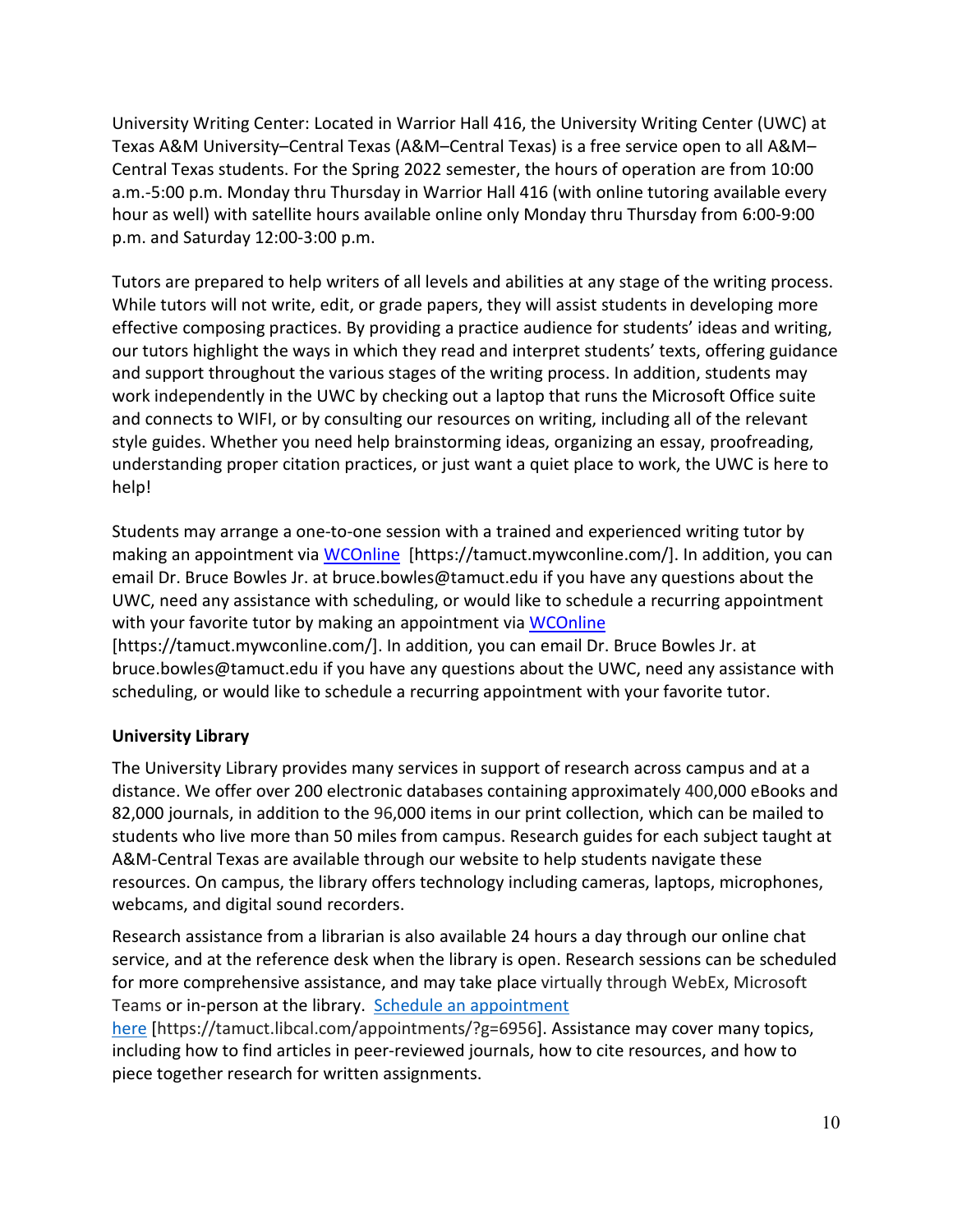Our 27,000-square-foot facility on the A&M-Central Texas main campus includes student lounges, private study rooms, group work spaces, computer labs, family areas suitable for all ages, and many other features. Services such as interlibrary loan, TexShare, binding, and laminating are available. The library frequently offers workshops, tours, readings, and other events. For more information, please visit our Library [website](https://nam04.safelinks.protection.outlook.com/?url=https%3A%2F%2Ftamuct.libguides.com%2Findex&data=04%7C01%7Clisa.bunkowski%40tamuct.edu%7C7d8489e8839a4915335f08d916f067f2%7C9eed4e3000f744849ff193ad8005acec%7C0%7C0%7C637566044056484222%7CUnknown%7CTWFpbGZsb3d8eyJWIjoiMC4wLjAwMDAiLCJQIjoiV2luMzIiLCJBTiI6Ik1haWwiLCJXVCI6Mn0%3D%7C1000&sdata=2R755V6rcIyedGrd4Os5rkgn1PvhHKU3kUV1vBKiHFo%3D&reserved=0) [http://tamuct.libguides.com/index].

## **OPTIONAL POLICY STATEMENTS**

### **A Note about Sexual Violence at A&M-Central Texas**

Sexual violence is a serious safety, social justice, and public health issue. The university offers support for anyone struggling with these issues. University faculty are mandated reporters, so if someone discloses that they were sexually assaulted (or a victim of Domestic/Dating Violence or Stalking) while a student at TAMUCT, faculty members are required to inform the Title IX Office. If you want to discuss any of these issues confidentially, you can do so through Student Wellness and Counseling (254-501-5955) located on the second floor of Warrior Hall (207L).

Sexual violence can occur on our campus because predators often feel emboldened, and victims often feel silenced or shamed. It is incumbent on ALL of us to find ways to actively create environments that tell predators we don't agree with their behaviors and tell survivors we will support them. Your actions matter. Don't be a bystander; be an agent of change. For additional information on campus policy and resources visit the [Title IX webpage](https://www.tamuct.edu/compliance/titleix.html) [\[https://www.tamuct.edu/compliance/titleix.html\]](https://www.tamuct.edu/compliance/titleix.html).

### **Behavioral Intervention**

Texas A&M University-Central Texas cares about the safety, health, and well-being of its students, faculty, staff, and community. If you are aware of individuals for whom you have a concern, please make a referral to the Behavioral Intervention Team. Referring your concern shows you care. You can complete the [referral](https://cm.maxient.com/reportingform.php?TAMUCentralTexas&layout_id=2) online [https://cm.maxient.com/reportingform.php?TAMUCentralTexas&layout\_id=2].

Anonymous referrals are accepted. Please see the [Behavioral Intervention Team](https://www.tamuct.edu/bit) website for more information [https://www.tamuct.edu/bit]. If a person's behavior poses an imminent threat to you or another, contact 911 or A&M-Central Texas University Police at 254-501-5805.

#### **Instructor's Personal Statement:**

*This is an intense course with a lot of information to learn over a 16-week semester. I love teaching this course as I have experience in working with many of the populations that we will be studying, and I feel that I can give real life examples of the various social situations to help with understanding. I believe that with this type of course it is important for students to login to class on a regular basis and read all of the discussion posts written by other students. This will enhance the class discussion and all for students to get a deeper understanding of Personality as a whole. Remember to be respectful in your comments/responses to other students. We all have opinions they*